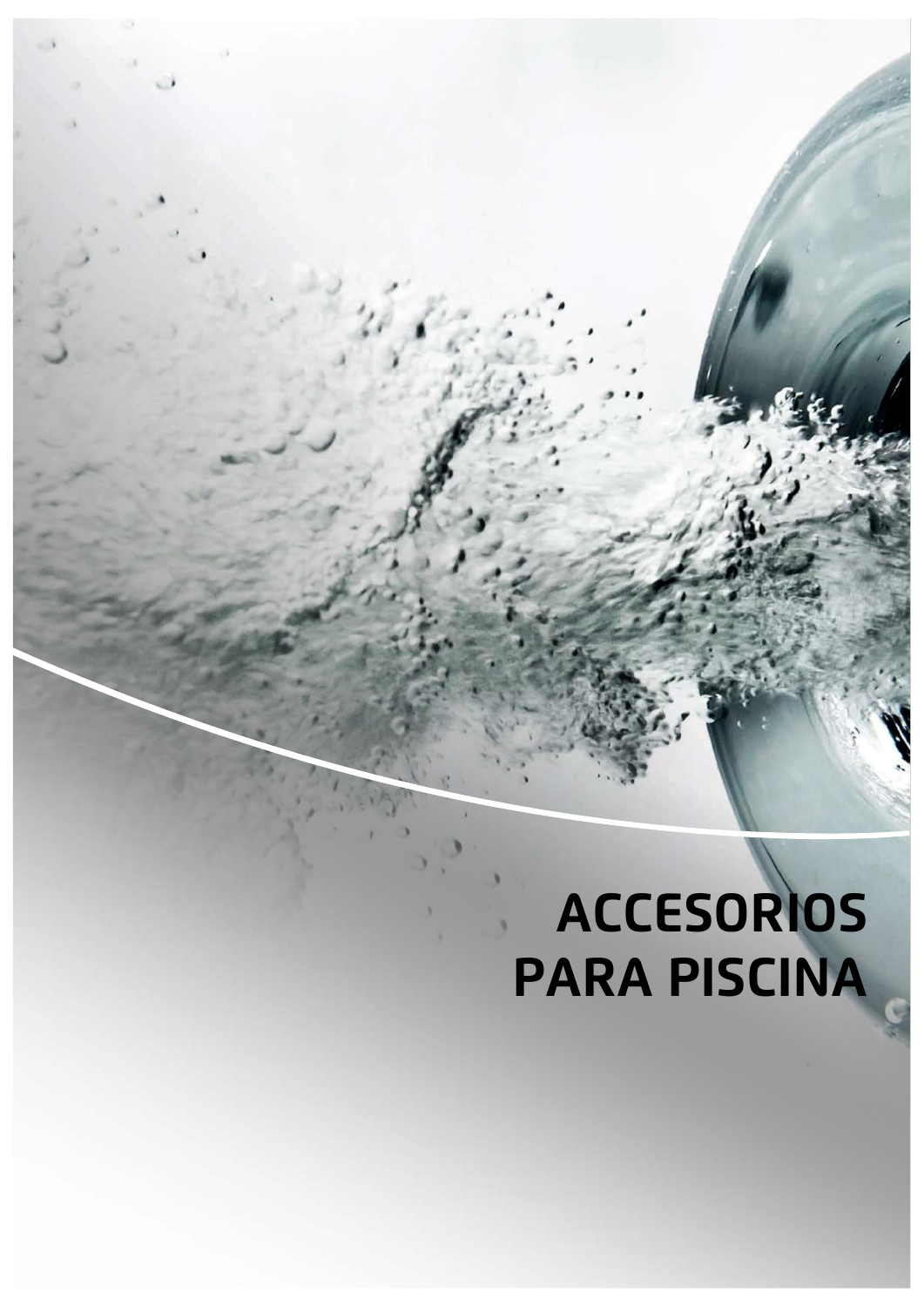

**CARRO PARA FILTRO Y BOMBA DE PISCINA HASTA 400MM DE DIÁMETRO** 

**EQUIPO PORTÁTIL IDEAL PARA PISCINAS DE MATERIAL, LONA, PLÁSTICAS O TIPO TANQUE AUSTRALIANO HASTA 40.000 LITROS QUE NO POSEAN SISTEMA DE FILTRADO. INCLUYE: CARRO CON DOS RUEDAS, ELECTROBOMBA, FILTRO DE ARENA, CONEXIÓN BOMBA-FILTRO EN CAÑO RÍGIDO, CHICOTE CON FICHA TRES EN LÍNEA PARA LA CONEXIÓN A LA CORRIENTE.**

## **FIBALON POOL FILTER**



**ES UN INNOVADOR MEDIO FILTRANTE ALTAMENTE EFICIENTE PARA LA PURIFICACIÓN DEL AGUA EN PISCINAS, SPAS, ACUARIOS Y OTROS SISTEMAS DE FILTRACIÓN DE AGUA. DESARROLLADO EN COOPERACIÓN CON LA ESCUELA SUPERIOR GEORG-SIMON-OHM EN NUREMBERG (ALEMANIA) Y DISTRIBUIDO EN MÁS QUE 40 PAÍSES.**

**EL PRODUCTO ES UNA MEZCLA DE DIFERENTES FIBRAS DE POLÍMERO QUE CUENTAN CON DIFERENTES ESTRUCTURAS SUPERFICIALES QUE SE FORMAN EN UNA BOLA, CAPAZ DE ADAPTARSE A TODOS LOS FILTROS. FIBALON GARANTIZA UNA EFICIENCIA MUY ALTA DE FILTRACIÓN (99,5% A 10 MICRONES) Y, AL MISMO TIEMPO, OFRECE HASTA UN 40% DE AHORRO DE ENERGÍA.**





**S ESPA LEADER** 

**APLICACIONES: GRUPO COMPACTO DE FILTRO Y BOMBA PARA USO EN PISCINAS DE HASTA 32M³. CARACTERÍSTICAS: PRESIÓN DE SERVICIO 2 BAR; PRESIÓN MÁXIMA 2,5 BAR. CONEXIÓN CON VÁLVULA DE 6 VÍAS 1 1/2". EQUIPADO CON MANÓMETRO Y PURGA DE AIRE. DOBLE DRENAJE EN LA PARTE INFERIOR DE FILTRO: 1/2" PARA VACIADO TOTAL DEL FILTRO Y 1/4" PARA VACIADO DEL AGUA SIN PÉRDIDA DE ARENA.**

## **PRÓXIMAMENTE**

**PARA PISCINAS RESIDENCIALES Y DE CLUBES DEPORTIVOS. FILTROS CON VÁLVULA FABRICADOS EN POLIETILENO PARA MODELOS, BTS R Y BTS C, FIBRA DE VIDRIO PARA MODELOS BTL E Y BSL E, RESISTENTE A AGENTES QUÍMICOS Y ATMOSFÉRICOS. CON PIE INTEGRADO EN EL FILTRO. GRAN VERSATILIDAD, CON VÁLVULAS DE 6 VÍAS EN POSICIÓN SUPERIOR O LATERAL. AMPLIA GAMA, DESDE Ø 300 A Ø 1200 MM. PRESIÓN DE SERVICIO 2 BAR; PRESIÓN MÁXIMA 2,5 BAR. CONEXIÓN CON VÁLVULA DE 3 VÍAS MODELO 300MM, Y 6 VÍAS 1 ½" PARA MODELOS MODELOS BTS C Y 2" PARA MODELOS BSL E 48.2. TAPA TRANSPARENTE PARA FACILITAR LA INSPECCIÓN DEL FILTRO EN VERSIÓN LATERAL. NO INCLUYE MEDIAS UNIONES DOBLES.**



| <b>DESCRIPCIÓN</b>    | <b>DIÁMETRO</b> | <b>CAUDAL NOMINAL</b> | <b>VOLUMEN PISCINA</b> | <b>CARGA</b><br><b>ARENA</b> |
|-----------------------|-----------------|-----------------------|------------------------|------------------------------|
| <b>BTS R C 12-1.5</b> | 300MM           | <b>4.5 M3 HORA</b>    | 36 M3                  | <b>25 KGS</b>                |
| BTS C 16-1.5          | 400MM           | 7.9 M3 HORA           | 63.2 M3                | 40 KG                        |
| BTS C 18-1.5          | 600MM           | <b>15 M3 HORA</b>     | 120 M3                 | 140 KG                       |
| <b>BSL E 48-2</b>     | 1200MM          | 52.80 M3 HORA         | 422.40 M3              | 860 KG                       |

**VOLUMEN DE LA PISCINA RECOMENDADO PARA LA CIRCULACIÓN DEL AGUA CADA 8 HORAS**

**PARA PISCINAS RESIDENCIALES Y DE CLUBES DEPORTIVOS. FILTROS CON VÁLVULA FABRICADOS EN POLIETILENO MODIFICADO RESISTENTE A AGENTES QUÍMICOS Y ATMOSFÉRICOS. MOLDEADOS DE UNA SOLA PIEZA, CON PIE INTEGRADO EN EL FILTRO. GRAN VERSATILIDAD, CON VÁLVULAS DE 6 VÍAS EN POSICIÓN SUPERIOR O LATERAL. AMPLIA GAMA, DESDE Ø 350 A 760 MM PARA PISCINAS CON UN VOLUMEN DE AGUA DE HASTA 176 M³. PRESIÓN DE SERVICIO 2 BAR; PRESIÓN MÁXIMA 2,5 BAR. CONEXIÓN CON VÁLVULA DE 6 VÍAS 1 ½"EQUIPADO CON MANÓMETRO Y PURGA DE AIRE. DOBLE DRENAJE EN LA PARTE INFERIOR DEL FILTRO: 1/2" PARA VACIADO TOTAL DEL FILTRO; 1/4" PARA VACIADO DEL AGUA SIN PÉRDIDA DE ARENA. NO INCLUYE MEDIAS UNIONES DOBLES.**



| <b>DESCRIPCIÓN</b> | <b>DIÁMETRO</b> | <b>CAUDAL NOMINAL</b> | <b>VOLUMEN PISCINA</b> | <b>CARGA</b><br><b>ARENA</b> |
|--------------------|-----------------|-----------------------|------------------------|------------------------------|
| <b>FKB 350 6TP</b> | 350 MM          | 6 M3 HORA             | 48 M3                  | 35 KG                        |
| <b>FKB 450 6TP</b> | 450 MM          | 8 M3 HORA             | 64 M3                  | 75 KG                        |
| <b>FKB 550 6TP</b> | 550 MM          | <b>12 M3 HORA</b>     | 96 M3                  | 100 KG                       |
| <b>FKP 760 6LT</b> | 760 MM          | 22 M3 HORA            | 176 M3                 | 300 KG                       |

**VOLUMEN DE LA PISCINA RECOMENDADO PARA LA CIRCULACIÓN DEL AGUA CADA 8 HORA**